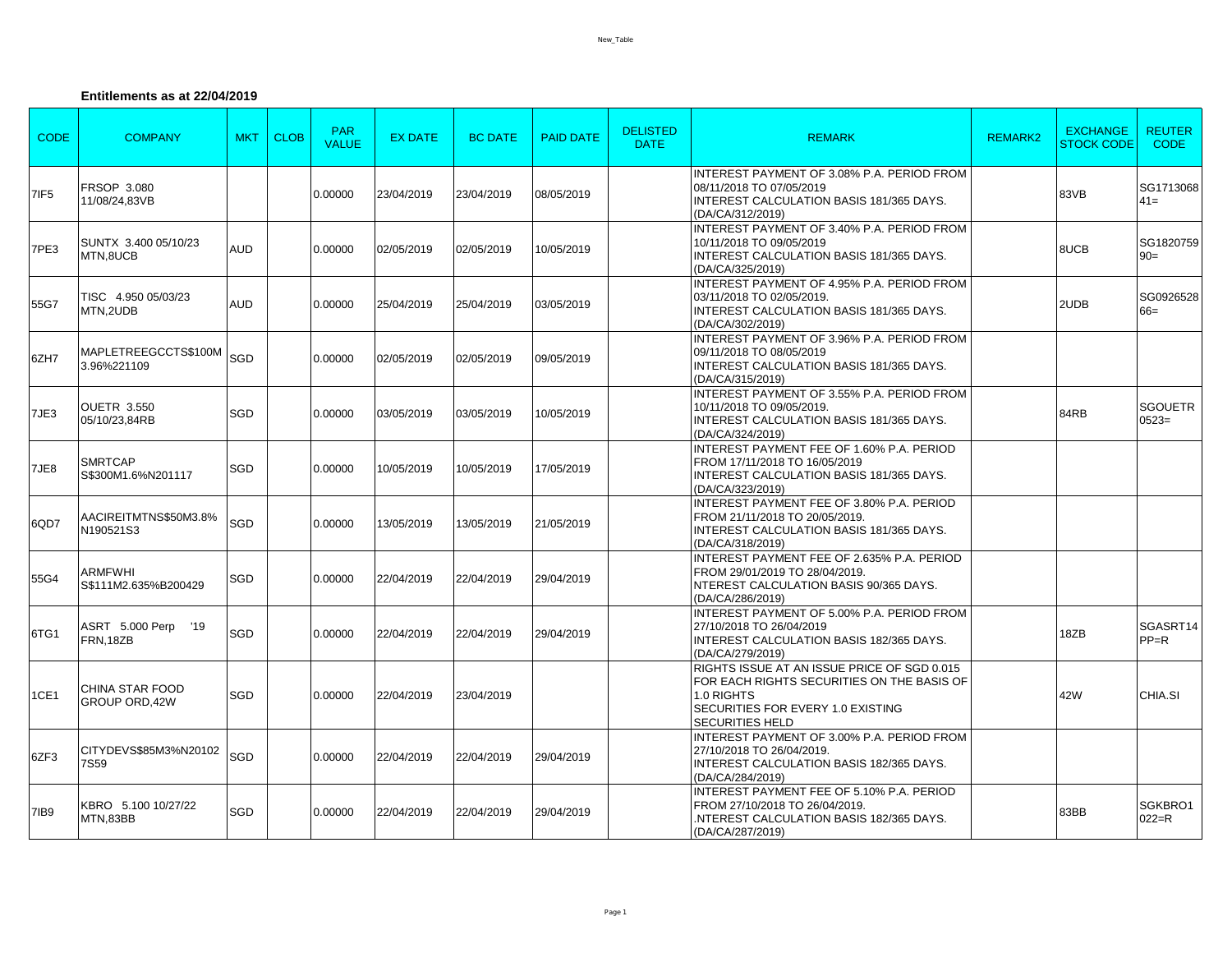| <b>7Y18</b> | <b>LTA S\$500M</b><br>3.275%B251029  | SGD | 0.00000 | 22/04/2019 | 22/04/2019 | 29/04/2019 | INTEREST PAYMENT OF 3.275% P.A. PERIOD<br>FROM 29/10/2018 TO 28/04/2019<br>INTEREST CALCULATION BASIS 182/365 DAYS.<br>(DA/CA/317/2019)           |             |                      |
|-------------|--------------------------------------|-----|---------|------------|------------|------------|---------------------------------------------------------------------------------------------------------------------------------------------------|-------------|----------------------|
| 7AI8        | MAXIX 5.500 04/27/20<br>MTN,6U7B     | SGD | 0.00000 | 22/04/2019 | 22/04/2019 | 29/04/2019 | INTEREST PAYMENT OF 5.5% P.A. PERIOD FROM<br>27/10/2018 TO 26/04/2019<br><b>INTEREST CALCULATION BASIS 182/365 DAYS.</b><br>(DA/CA/294/2019)      | 6U7B        | SGMAXIX0<br>$422 =$  |
| 7PB4        | MMBA 7.000 04/27/21<br>'20,8SXB      | SGD | 0.00000 | 22/04/2019 | 22/04/2019 | 29/04/2019 | INTEREST PAYMENT OF 7.00% P.A. PERIOD FROM<br>27/10/2018 TO 26/04/2019.<br>INTEREST CALCULATION BASIS 182/365 DAYS.<br>(DA/CA/288/2019)           | 8SXB        | SGMMBA0<br>$421 = R$ |
| 31B2        | PERE 4.550<br>04/29/20, BSKZ         | SGD | 0.00000 | 22/04/2019 | 22/04/2019 | 29/04/2019 | INTEREST PAYMENT OF 4.55% P.A. PERIOD FROM<br>29/10/2018 TO 28/04/2019<br>INTEREST CALCULATION BASIS 182/365 DAYS.<br>(DA/CA/296/2019)            | <b>BSKZ</b> | SGPERE04<br>$20 = R$ |
| 7W14        | PSACORPS\$400M3.385%N<br>200428      | SGD | 0.00000 | 22/04/2019 | 22/04/2019 | 29/04/2019 | INTEREST PAYMENT OF 3.385% P.A. PERIOD<br>FROM 28/10/2018 TO 27/04/2019<br>INTEREST CALCULATION BASIS 182/365 DAYS.<br>(DA/CA/295/2019)           |             |                      |
| 7P31        | CATL 4.350<br>10/31/19,3LOB          | SGD | 0.00000 | 23/04/2019 | 23/04/2019 | 30/04/2019 | INTEREST PAYMENT FEE OF 4.35% P.A. PERIOD<br>FROM 31/10/2018 TO 29/04/2019<br><b>INTEREST CALCULATION BASIS 181/365 DAYS.</b><br>(DA/CA/289/2019) | 3LOB        | SGCALT10<br>$19=R$   |
| 71C4        | <b>CMT MTN</b><br>S\$100M3.5%N260225 | SGD | 0.00000 | 23/04/2019 | 23/04/2019 | 30/04/2019 | INTEREST PAYMENT FEE OF 2.598% P.A. PERIOD<br>FROM 30/10/2018 TO 29/04/2019.<br>INTEREST CALCULATION BASIS 182/364 DAYS.<br>(DA/CA/290/2019)      |             |                      |
| 6X22        | OVES 4.250 10/30/19 '18<br>MTN,2KUB  | SGD | 0.00000 | 23/04/2019 | 23/04/2019 | 30/04/2019 | INTEREST PAYMENT OF 4.25% P.A. PERIOD<br>FROM 30/10/2018 TO 29/04/2019<br><b>INTEREST CALCULATION BASIS 182/365 DAYS</b><br>(DA/CA/304/2019)      | 2KUB        | SGOVES10<br>$19 = R$ |
| 6ZF7        | KASA 4.980 Perp<br>20<br>FRN,36UB    | SGD | 0.00000 | 24/04/2019 | 24/04/2019 | 02/05/2019 | INTEREST PAYMENT OF 4.98% P.A. PERIOD FROM<br>02/11/2018 TO 01/05/2019<br><b>INTEREST CALCULATION BASIS 181/365 DAYS.</b><br>(DA/CA/293/2019)     | 36UB        | SGKASA15<br>$PP = R$ |
| 7PD7        | GSHC 5.150 05/03/21<br>MTN,8TVB      | SGD | 0.00000 | 25/04/2019 | 25/04/2019 | 03/05/2019 | INTEREST PAYMENT OF 5.15% P.A. PERIOD FROM<br>03/11/2018 TO 02/05/2019<br><b>INTEREST CALCULATION BASIS 181/365 DAYS.</b><br>(DA/CA/285/2019)     | 8TVB        | SGGSHC0<br>$521 = R$ |
| 6ZH4        | HDB S\$1.2B2.1%N201103               | SGD | 0.00000 | 25/04/2019 | 25/04/2019 | 03/05/2019 | INTEREST PAYMENT OF 2.10% P.A. PERIOD FROM<br>03/11/2018 TO 02/05/2019.<br>INTEREST CALCULATION BASIS 181/362 DAYS.<br>(DA/CA/303/2019)           |             |                      |
| 6TJ0        | TATAINTLS\$150M6.65%PC<br>ς          | SGD | 0.00000 | 26/04/2019 | 26/04/2019 | 06/05/2019 | INTEREST PAYMENT OF 6.65% P.A. PERIOD FROM<br>09/11/2018 TO 05/05/2019<br>INTEREST CALCULATION BASIS 178/365 DAYS.<br>(DA/CA/309/2019)            |             |                      |
| 6Y09        | KPLM 3.900<br>11/07/24, KPLM6Y09     | SGD | 0.00000 | 29/04/2019 | 29/04/2019 | 07/05/2019 | INTEREST PAYMENT FEE OF 3.90% P.A. PERIOD<br>FROM 07/11/2018 TO 06/05/2019.<br>NTEREST CALCULATION BASIS 181/365 DAYS.<br>(DA/CA/310/2019)        | KPLM6Y09    | SGKLAN11<br>$24 = R$ |
| 6TI9        | MAPLETREECOMMS\$50M2<br>65%N191107   | SGD | 0.00000 | 29/04/2019 | 29/04/2019 | 07/05/2019 | INTEREST PAYMENT FEE OF 2.65% P.A. PERIOD<br>FROM 07/11/2018 TO 06/05/2019<br><b>INTEREST CALCULATION BASIS 181/365 DAYS.</b><br>(DA/CA/314/2019) |             |                      |